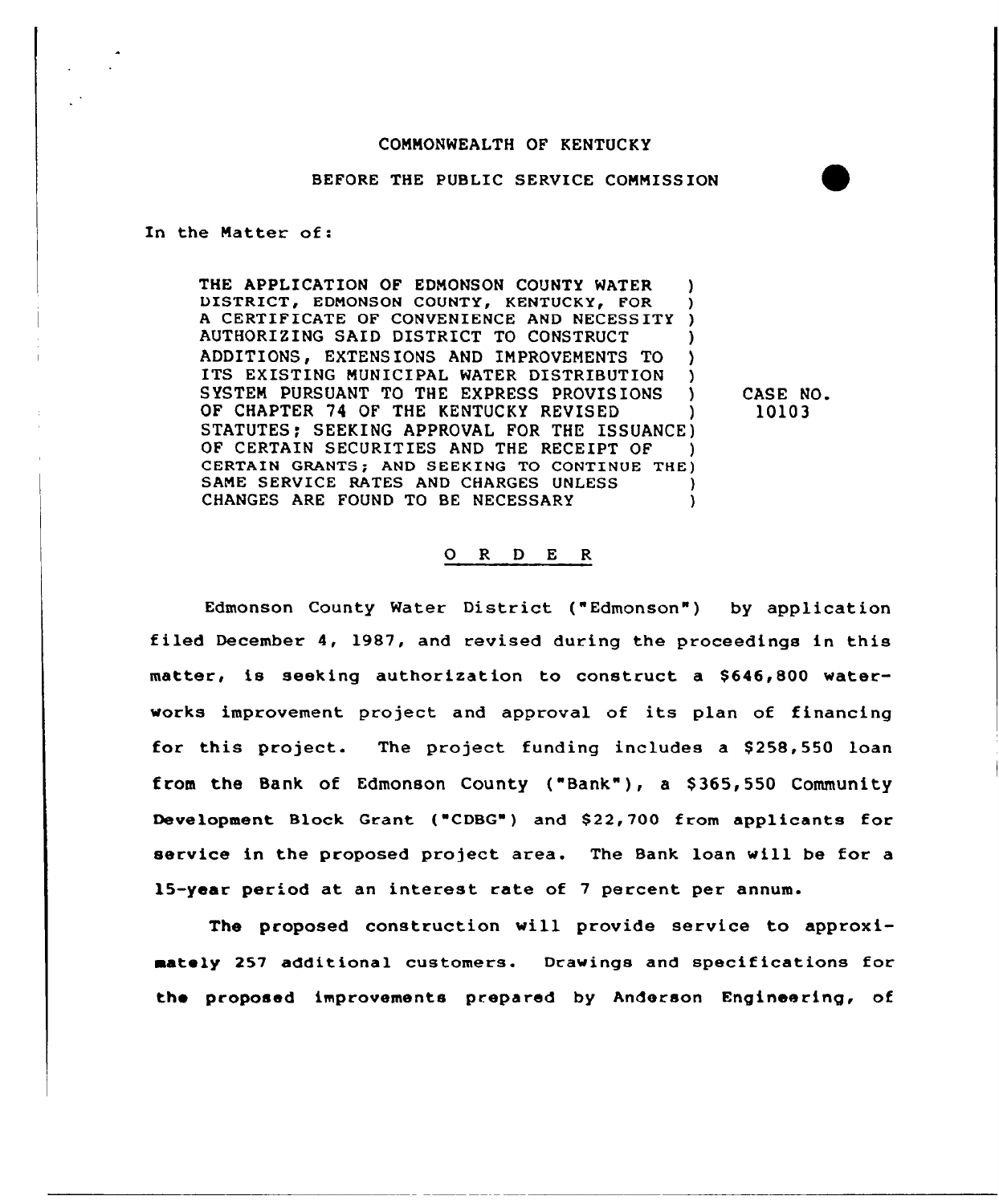Smiths Grove, Kentucky, ("Engineer" ) have been approved by the Division of Water of the Natural Resources and Environmental Protection Cabinet.

### CONTINUITY OF ADEQUATE AND RELIABLE SERVICE

The evidence indicates that reliable and adequate service can be maintained throughout the expanded system after completion of the proposed construction. However, there are several areas which could have residual pressure below 30 psig, in violation of 807 KAR 5:066, Section 6(1). In addition, there are several areas which could have pressure above 150 psig, in violation of 807 KAR 5:066, Section 6(l).

The commission reminds Edmonson of its obligation to provide adequate and reliable service to all of its customers. Edmonson should monitor the adequacy of the expanded water distribution system after construction. If this monitoring indicates that the level of service is inadequate or declining, or the pressure to any customer is outside the requirements of 807 KAR 5:066, Section 6(l), Edmonson must take necessary actions to maintain the level of service in conformance with the regulations of the commission.

# FIRE HYDRANT INSTALLATION

Edmonson originally proposed installing three conventional fire hydrants as part of this construction project. These fire hydrant installations are not in compliance with Standard 24 of the National Fire Protection Association as adopted by 815 KAR 10:020 and the "Recommended Standards For Water Works" by the Great Lakes-Upper Mississippi River Board of State Sanitary Engineers as adopted by 401 KAR 6:200.

 $-2-$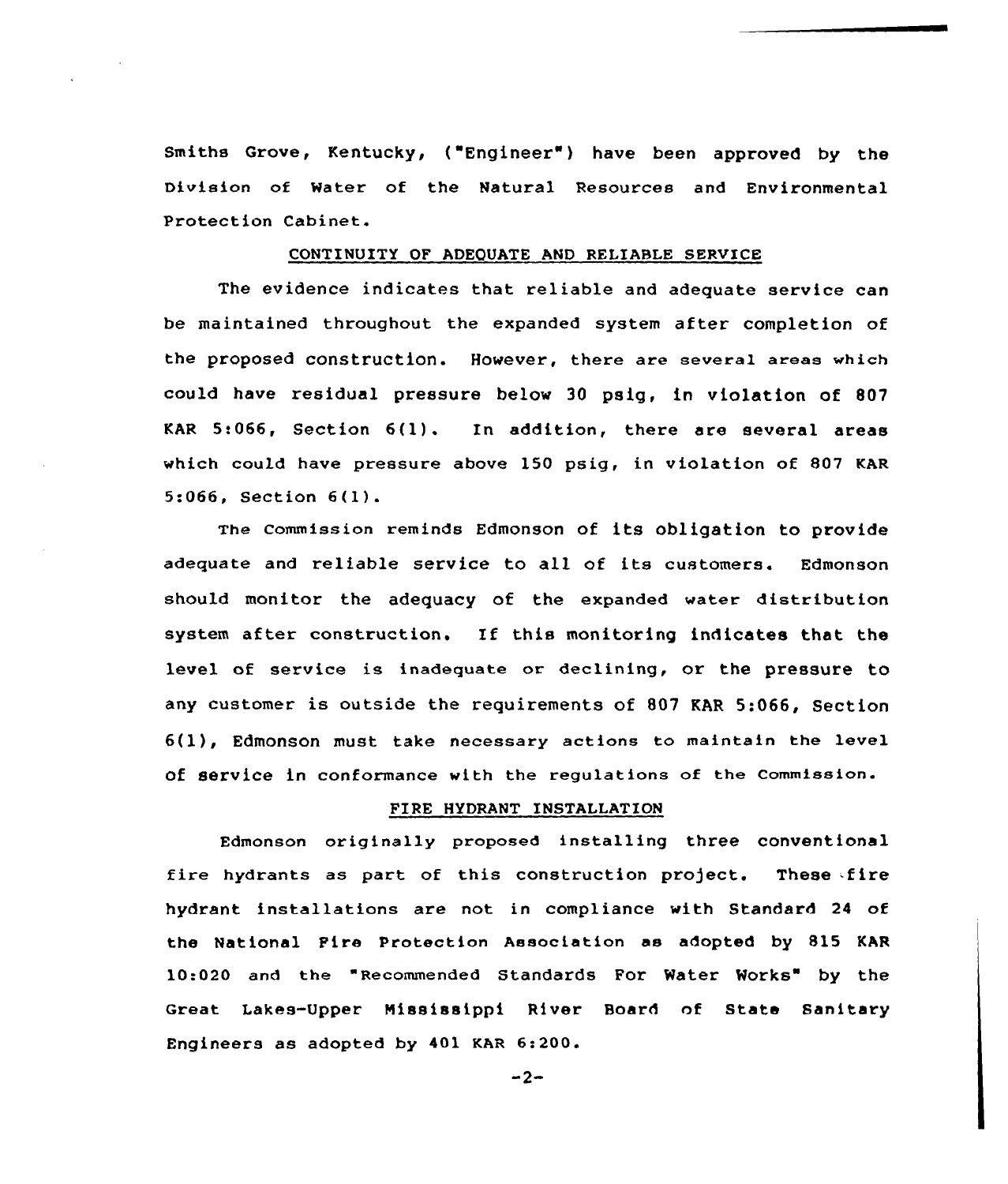Edmonson was requested by the Commission to document hat the proposed conventional fire hydrants were capable of providing fire protection. The Engineer responded that since Edmonson cannot meet the fire flow requirements no fire hydrants will be installed.

The Commission in good conscience cannot approve the installation of conventional fire hydrants that cannot provide fire protection in compliance with both state regulations and accepted engineering criteria. The installation of conventional fire hydrants may mislead the customers of Edmonson into believing that the water distribution system is capable of providing adequate and reliable volumes of water for fire protection purposes. The Commission accepts Edmonson's proposal to delete the conventional fire hydrants from this construction project.

# FINDINGS AND ORDERS

The Commission, after consideration of the evidence of record, and being advised, is of the opinion and finds that:

l. With the appropriate monitoring of service system-wide< and the deletion of the proposed conventional fire hydrants, public convenience and necessity require that the construction proposed in the application be performed and that a certificate of public convenience and necessity be granted.

2. The proposed construction consists of approximately 26.3 miles of 6-inch diameter pipelines, and related appurtenances. The low bids totaled \$487,363 which will require about \$646,800 after allowances are made for fees, contingencies, and other indirect costs.

 $-3-$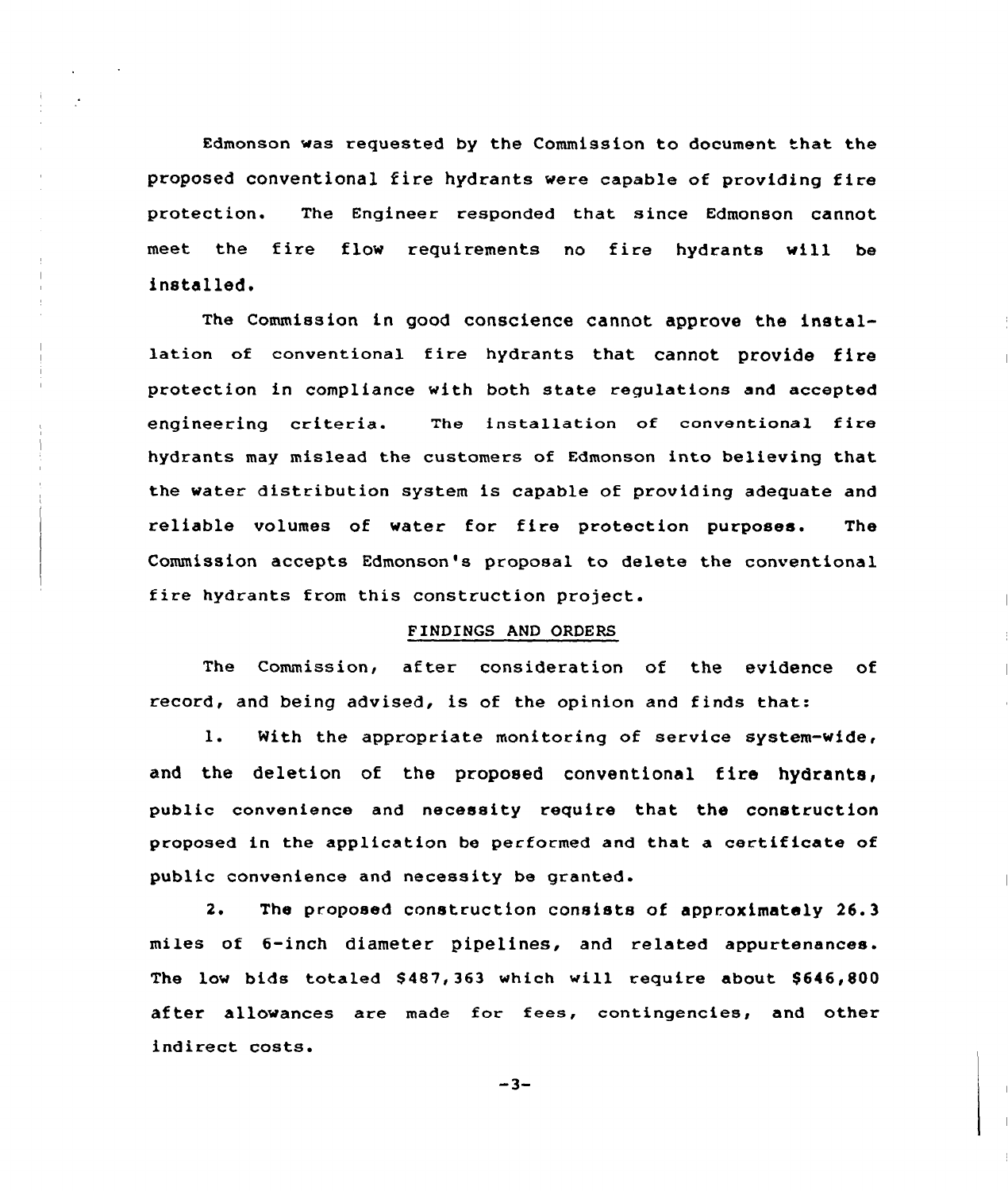3. Edmonson should monitor the adequacy of the expanded water distribution system after construction. If the level of service is inadequate or declining, or the pressure to any customer is outside the requirements of B07 EAR 5:066, Section 6(1), Edmonson should take immediate action to maintain the level of service in conformance with the regulations of the Commission.

4. Any deviations from the construction herein approved which could adversely affect service to any customer should be done only with the prior approval of the Commission.

5. Edmonson should obtain approval from the Commission prior to performing any additional construction not expressly certificated by this Order.

6. Edmonson should furnish duly verified documentation of the total cost of this project including the cost of construction and all other capitalized costs (engineering, legal, administrative, etc.) within <sup>60</sup> days of the date that construction is substantially completed. Said construction costs should be classified into appropriate plant accounts in accordance with the Uniform System of Accounts for Water Utilities prescribed by the Commission.

'?. Edmonson's contract with its Engineer should require the provision of full-time resident inspection under the general supervision of a professional engineer with a Kentucky registration in civil or mechanical engineering, to ensure that the construction work is done in accordance with the contract drawings and specifications and in conformance with the best practices of the construction trades involved in the project.

 $-4-$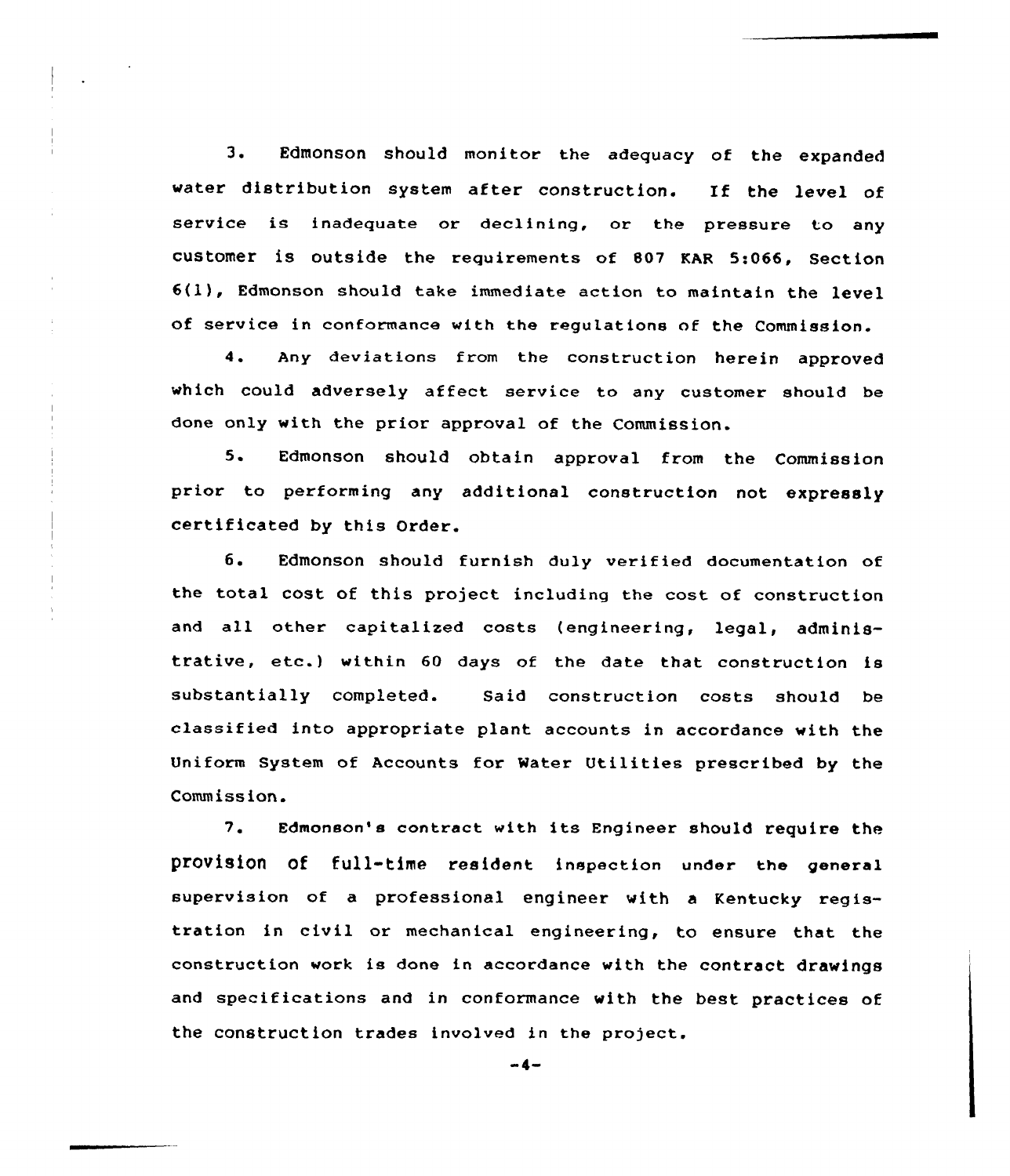S. Edmonson should require the Engineer to furnish a copy of the "as-built" drawings and <sup>a</sup> signed statement that the construction has been satisfactorily completed in accordance with the contract plans and specifications within 60 days of the date of substantial completion of this construction.

9. The financing plan proposed by Edmonson is for lawful objects within its corporate purpose, is necessary and appropriate for and consistent with the proper performance of its service to the public and will not impair its ability to perform these services. The financing plan is reasonably necessary and appropriate for such purposes and should, therefore, be approved.

IT IS THEREFORE ORDERED that:

1. Edmonson be and it hereby is granted a certificate of public convenience and necessity to proceed with the proposed construction project as set forth in the drawings and specifications of record herein on the condition that service levels be monitared, corrective action taken in accordance with Finding Number l and Finding Number 3 of this Order, and that the proposed conventional fire hydrants be deleted.

2. Edmonson's financing plan consisting of a Bank loan of \$258,550, \$365,550 in CDBG funds, and \$22,700 in contributions from applicants for service be and it hereby is approved.

3. Edmonson shall comply with all matters set out in Findings <sup>3</sup> through <sup>8</sup> as if the same were individually so ordered.

Nothing contained herein shall be deemed a warranty of the Commanwealth of Kentucky, or any agency thereof, of the financing herein authorized.

 $-5-$